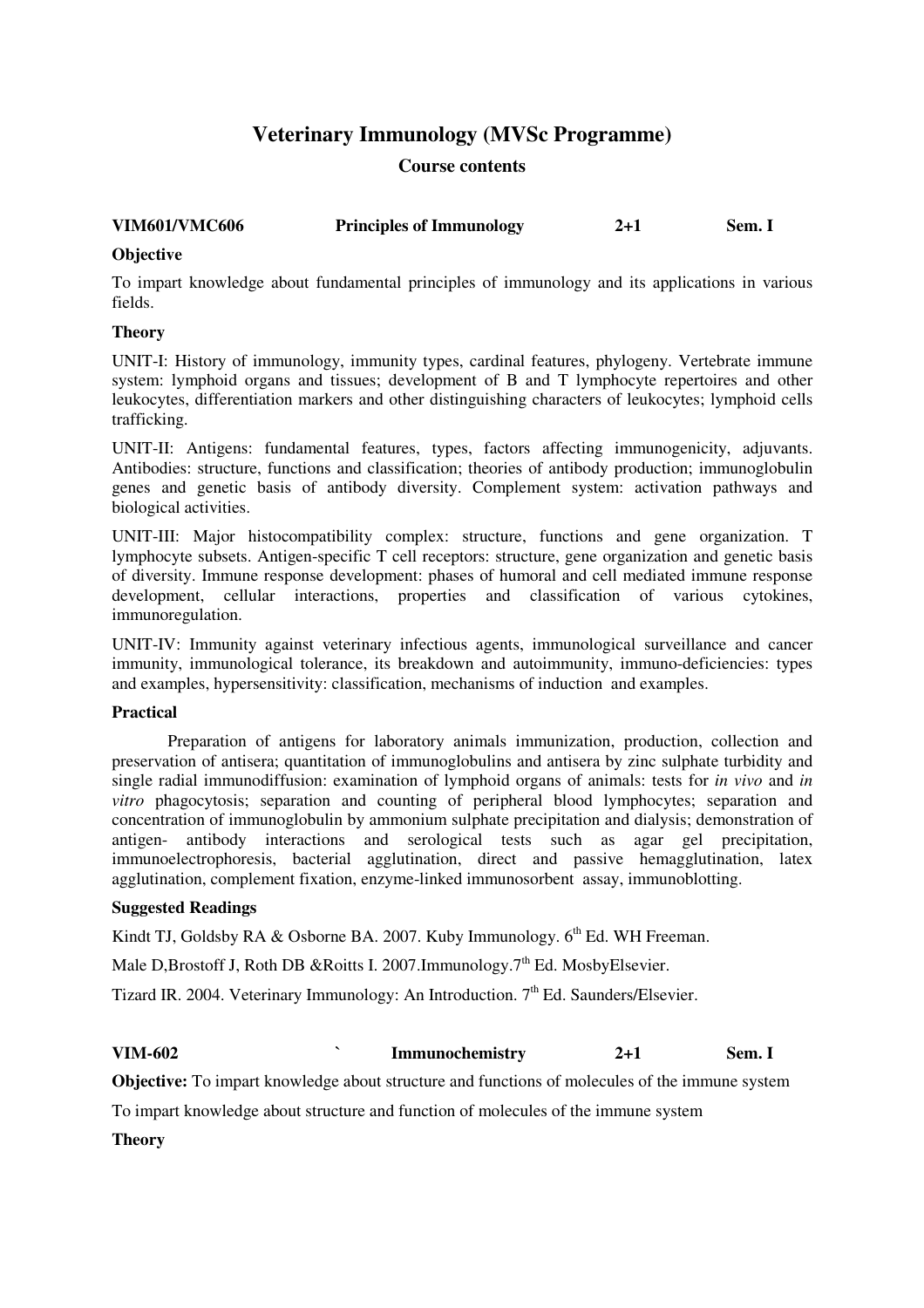UNIT-I: Introduction to molecules of the immune system; innate immune system molecules: toll-like receptors, complement and others; adaptive immunity molecules: Immunoglobulins and T cell receptors.

UNIT-II: Immunoglobulins: relationship between structure and function, phylogeny, normal profiles in neonates and adult animals; allotypes of rabbit, chicken, bovine and other species; idiotypes: role inimmunoregulation and use as vaccines; immunoglobulins of domestic animals; monoclonal antibodies and their uses;recombinant antibodies.

UNIT-III: Antigens: proteins, polysaccharides, lipids, nucleic acid, hormones. Toll-like receptors and their ligands; vaccinal antigens; manipulation of antigenic determinants; modern immunomodulators: molecular structure, mode of action.

UNIT-IV:Complement system with special reference to domestic animals: classical, alternate and lectin pathways of activation. Cytokines: classification, structure and functions.

### **Practical**

Purification of immunoglobulins: demonstration of salt precipitation, gel filtration and ion exchange chromatography, monitoring of purity with gel diffusion, immunoelectrophoresis and SDS-PAGE, Preparation of immunoadsorbants and antigens. Immunofluorescence. Enzyme linked immunoassay. Quantitation of haemolytic complement activity in sera.

### **Suggested reading**

Kindt TJ, Goldsby RA & Osborne BA. 2007. Kuby Immunology.  $6<sup>th</sup>$  Ed. WH Freeman.

Male D, Brostoff J, Roth DB &Roitts I. 2007. Immunology.  $7<sup>th</sup>$  Ed. Mosby Elsevier.

Tizard IR. 2004. Veterinary Immunology: An Introduction. 7<sup>th</sup> Ed. Saunders/Elsevier.

# **VIM-603 Immunobiology 2+1 Sem. I**

Objective: To impart knowledge about immune system cells and their interactions for immune responses and immunoregulation

#### **Theory**

UNIT-I: Lymphoid organs of domestic animals, development of immune cells and apoptosis. Lymphocyte traffic in mice, sheep, pig and cattle. Innate immune system  $\&$  its link to adaptive immune system

UNIT-II: Subsets of lymphocytes and leukocyte differentiation antigens of man and animals. T-cell antigen receptors. Phagocytes and antigen presenting cells.

UNIT-III: Lymphocyte activation, Antigen presentation, immunoregulation. Cellular interactions in the immune response, cytokines, MHC restriction, NK cells, Tregs and Immunological tolerance.

UNIT-IV: Immunology of reproduction, transplantation immunology, mucosal immunity and immunity of bovine mammary glands.

## **Practical**

Lymphoid organs of calf; thymectomy, bursectomy, skin grafting and rejection, graft versus host reactions. Tests for cell mediated immune response: macrophage and leukocyte migration inhibition assays, cytotoxicity assay, lymphocyte transformation, contact sensitivity test, *in vitro* phagocytosis, ELISPOT assay for cell enumeration.

### **Suggested Reading**

Elgert, KD. 2009. Immunology.  $2<sup>nd</sup>$  Ed. Wiley-Blackwell Publishers

Tizard IR. 2004. Veterinary Immunology: An Introduction, 7<sup>th</sup> Ed. Saunders/Elsevier.

Ezekowitz, RAB and Hoffmann, JA. 2003. Innate Immunity. Humana Press.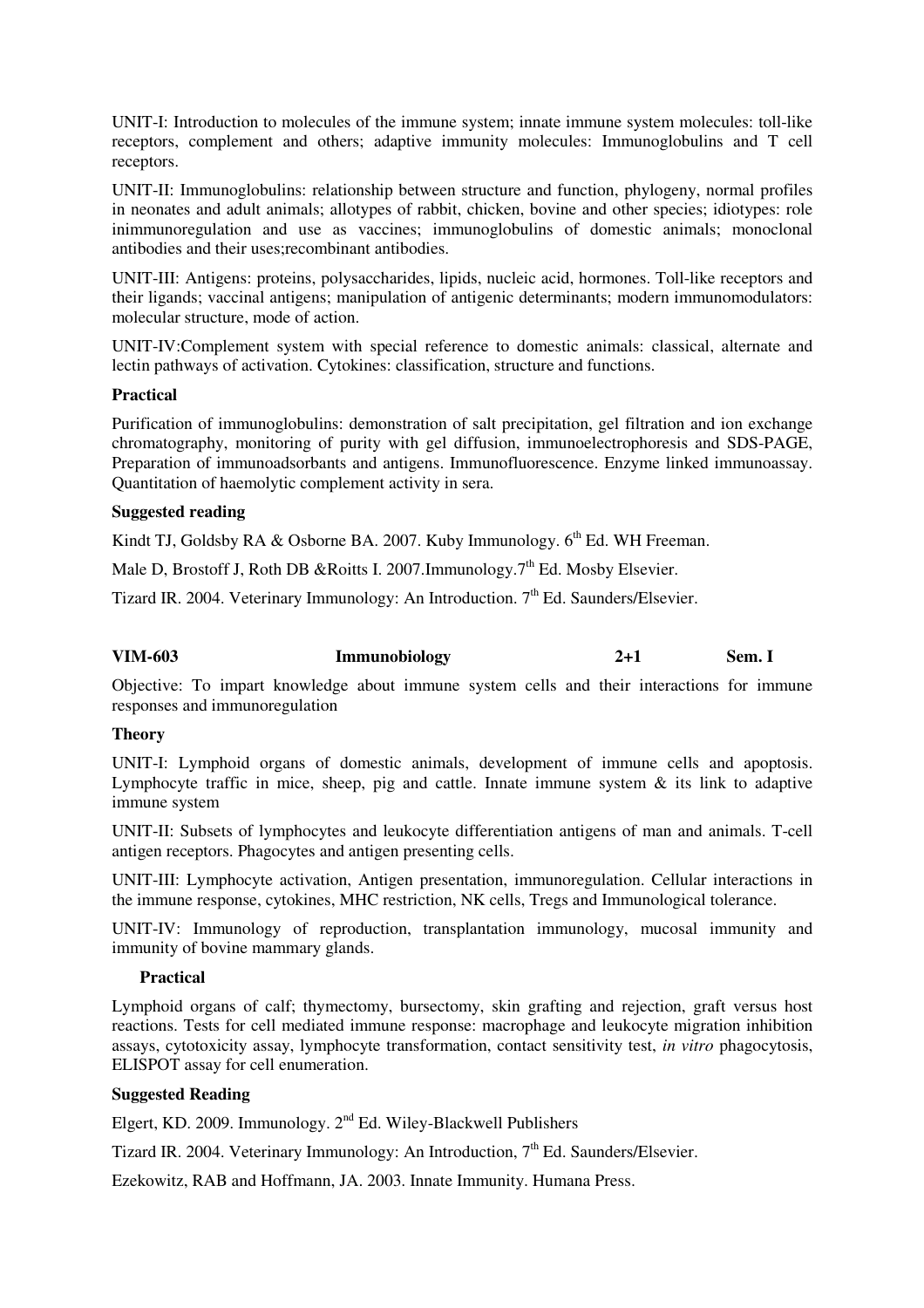Korholz, D and Keiss, W. 2003. Cytokines and Colony Stimulating Factors. Humana Press. Meth. Mol. Biol. Vol. 215.

## **VIM-604 Immunogenetics 2+0 Sem. I**

**Objective:** To impart knowledge about genetic principles of immunological traits

### **Theory**

UNIT-I: Fundamental principles of immunogenetics; genomic organization of immunoglobulins genes and origin of antibody diversity, T cell receptor genes and T cell repertoire.

UNIT-II: Genetics of complement and complement deficiencies. Major histocompatibility complex of domestic animals, histocompatibility antigens, MHC and its association with disease and resistance.

UNIT-III: Genetic control of immune responsiveness. Ir genes and their gene products, relationship with histocompatibility antigens and T cells receptors. Genetic control of idiotype expression.

UNIT-IV: Blood groups of domestic animals. Transgenic animals and cellular chimeras. Genetic control of cytokines production.

#### **Suggested Reading**

Zaleski, MB *et al.* 1983. Immunogenetics. Pitman Publishing Inc.

Mayers, RA. 2007. Immunology. Wiley-VCH Publishers.

## **VIM-605 Immunopathology 2+1 Sem. II**

**Objective:** To impart knowledge about pathogenesis and pathology of immunological disorders and immune-mediated diseases

#### **Theory**

UNIT-I: Principles of immunopathology, hypersensitivity reactions, pathology of immune complex diseases.

UNIT-II: Immunoproliferative disorders, autoimmune diseases and immune deficiencies in domestic animals.

#### **Practical**

Immune complexes quantitation and determination by various techniques, enumeration of various populations of lymphocytes by different techniques; determination of C3 levels, autoimmune reaction by demonstrating autoantibodies, hypersensitivity reactions (class IV and others)

## **Suggested Reading**

Sell, S. 2001. Immunology, Immunopathology and Immunity. ASM Press.

Samster, M *et al.* 1988. Immunological diseases, 4<sup>th</sup> Ed. Little Brown & Co.

Valli, VE. 2007. Veterinary Comparative Hematopathology. Blackwell Publishing.

## **VIM-606 Infection and Immunity 2+1 Sem. I**

**Objective:** To impart knowledge about host immune mechanisms against infectious diseases of domestic animals

**Theory**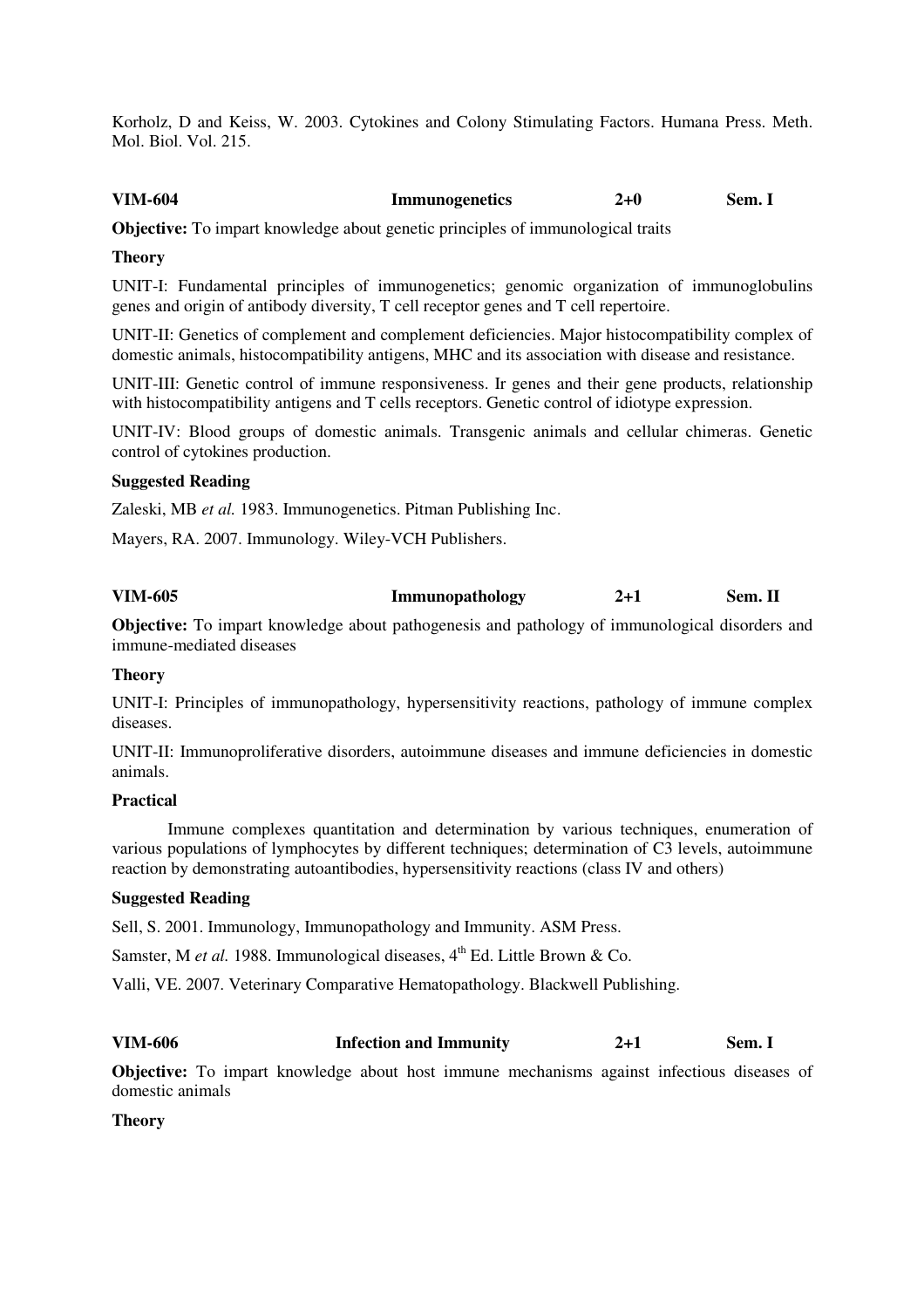UNIT-I: Introduction and historical development. Host-parasite relationship. Mechanisms of immunity in infectious diseases. T cells, B cells, NK cells, Macrophages. Complement, ADCC, MHC, etc. in relation to infectious diseases.

UNIT-II: Immunobiology of major viral, bacterial and fungal diseases of animals. Types of vaccines in infectious diseases and current trends in vaccine development.

## **Practical**

Antibody levels in infected and vaccinated animals, lymphocyte proliferation assay, ELISPOT assay for cell enumeration, primary and secondary immune response curves, pathogen challenge of vaccinated animals.

## **Suggested Reading**

Sell, S. 2001. Immunology, Immunopathology and Immunity. ASM Press.

Pier, GB *et al.* 2004. Immunology, Infection and Immunity. ASM Press.

## **VIM-607 Vaccinology 2+0 Sem. II**

**Objective:** To understand science and practice of vaccines for prevention of infectious and noninfectious diseases.

#### **Theory:**

UNIT-I: History of veterinary vaccinology. Vaccines: classification, comparison of major types. Components of various types of vaccines: immunogens, adjuvants stabilizers, preservatives, vehicles. Vaccine qualities: definitions and methods of testing. Vaccine development: cost effectiveness of preventive immunization programmes, stages of development, clinical trials and regulatory requirements.

UNIT-II: Traditional vaccines: inactivated, attenuated and toxoid vaccines. Methods of construction of traditional vaccines: microbial cultures, embryonated eggs, cell culture; Seed-lots of vaccine organisms. Methods of inactivation and attenuation of pathogens.

UNIT-III: Modern vaccines: nucleic acids, vectored vaccines, recombinant expressed immunogens, synthetic peptides, marker vaccines, etc. Combination/multivalent vaccines. Novel immunomodulators and delivery systems. Modern methods of vaccine construction: methods based on synthetic chemistry and rDNA technology.

UNIT-IV: Vaccine formulation: pharmacopeial requirements. Vaccine stability and preservation: cold chain. Immunization schedules of veterinary vaccines, logistic problems and vaccination failure. Strategies of diseases control and eradication by vaccination.

### **Suggested Reading:**

Dodds WJ, Schulz R. (Eds). 1999. Veterinary Vaccines and Diagnostics. Vol. 41 (Advances in Veterinary Medicine) 1<sup>st</sup> Ed. Academic Press.

Levine MM, Kaper JB, Rappuoli R, Liu MA & Good MF. 2004. New Generation Vaccines.  $3<sup>rd</sup>$  Ed. Marcel-Dekker.

Pastoret PP, Blancou J, Vannier C &Verschueren C. 1997. Veterinary Vaccinology Elsevier.

## **VIM- 608 Techniques in Immunology 0+3 Sem. II**

**Objective:** To impart technical skills for handling immune system cells and molecules, and their applications in diverse fields

**Theory**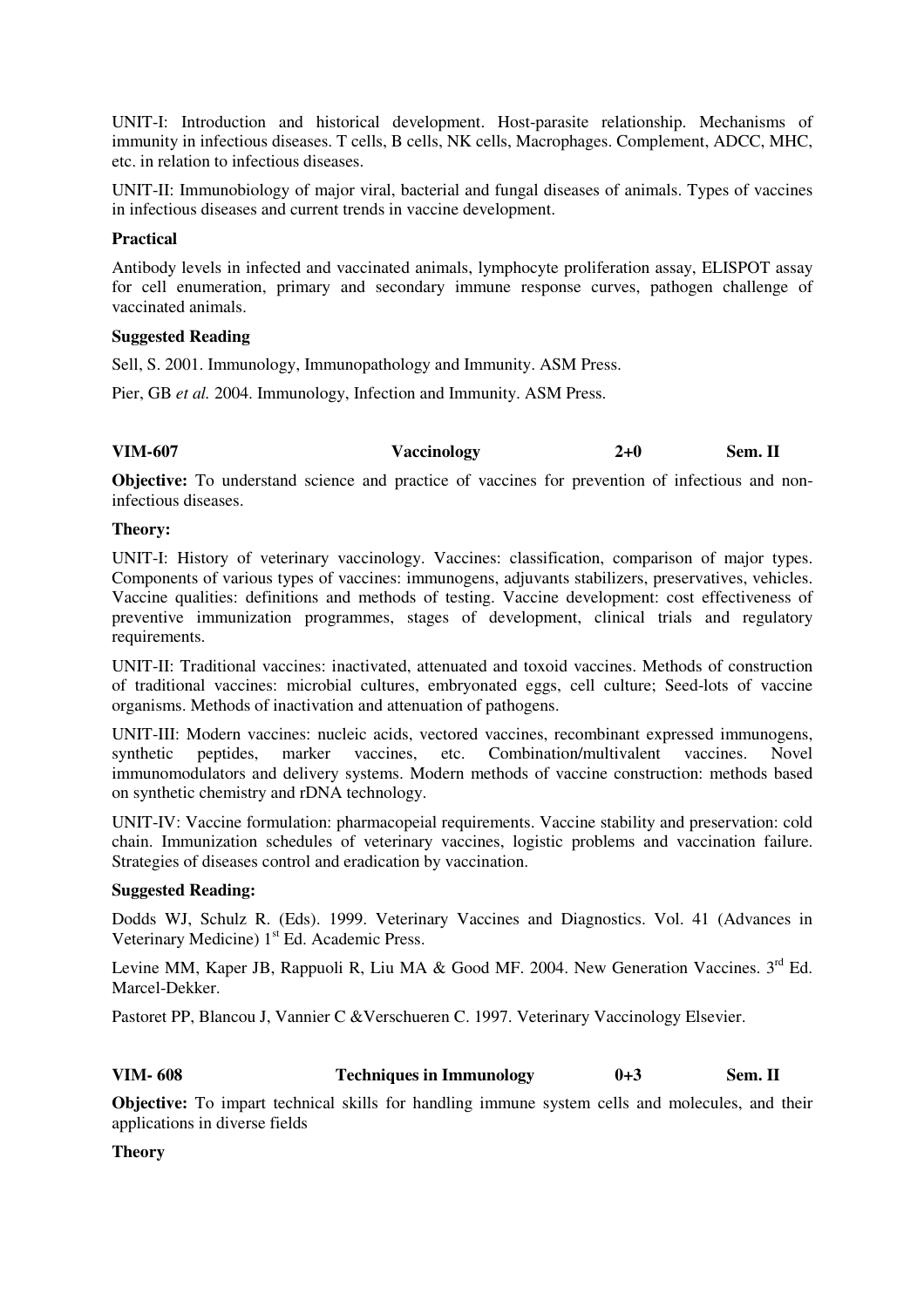UNIT-I: Purification and isolation of immunoglobulins and their sub-units: salt fractionation, dialysis, quantitation, gel filtration, concentration of elutes, ion-exchange chromatography, proteolytic cleavage of lgG molecules by enzymes.

UNIT-II: Raising of anti-lgM and preparing of immuno-adsorbent. Qnantitation of immunoglobulins.

UNIT-III: Immunofluorescence, ELISA and ELISPOT assay. Quantitative estimation of haemolytic complement.

UNIT-IV: Separation and enumeration of lymphocytes: Culturing of lymphocytes and response to mitogens. *In vitro* and *in vivo* tests for phagocytosis. Cell mediated immunity and antibody dependent cell mediated cytotoxicity. Evaluation of neutrophil function. Apoptotic changes in lymphoid cells.

## **Suggested Reading**

Coligan JE, Kruisbeek AM, Margulies DH, Shevach EM & Strober W. 2003. Current

Protocols in Immunology. 3rd Ed. John Wiley & Sons.

Detrick B & Hamilton RG. (Eds). 2006. Manual of Molecular and Clinical Laboratory

Immunology. 7<sup>th</sup> Ed. American Society for Microbiology.

Hay FC and Westwood OMR. 2002. Practical Immunology. 4th Ed. Blackwell.

## **VIM609 Immunotechnology & Immunodiagnostics 1+2 Sem. II**

**Objective:** To impart technical and technological skills for production of immunological reagents and their applications in diagnostic tests

## **Theory**

UNIT- I: Traditional and modern methods of production of antibodies: animal immunization, hybridoma and rDNA technologies, including antibody display technologies; purification & characterization of reagent antibodies; production and characterization of various types of antigens.

UNIT-II: Immunodiagnostic tests: various serological tests such as agar gel precipitation, agglutination reaction-based tests, immunoassays (ELISA, Fluoroimmunoassay, Radioimmunoassay), immunofiltration tests, 'penside or point-of-care' immunodiagnostic tests, flow cytometry in disease diagnosis.

## **Practical**

Production of reagent antibodies by animal immunization; hybridoma technique for monoclonal antibody production; phage display technique for production of antibody fragments; purification of reagent antibodies and Ab fragments; isolation & characterization of antigens from viruses, bacteria, fungi, protozoa, helminths and other sources; agar gel immunodiffusion test; hemagglutination, latex agglutination, immunofiltration, indirect & sandwich ELISA, FAT, RIA, flow cytometry.

## **Suggested Reading**

Coligan JE, Kruisbeek AM, Margulies DH, Shevach EM & Strober W. 2003. Current Protocols in Immunology,  $3^{rd}$  Ed. John Wiley & Sons.

Detrick B & Hamilton RG. (Eds). 2006. Manual of Molecular and Clinical Laboratory Immunology, 7<sup>th</sup> Ed. American Society for Microbiology.

Aitken, R. 2009. Antibody phage display,  $2<sup>nd</sup>$  Ed. Springer Protocols. Meth. Mol. Biol. Vol. 562.

Law, B. 1996. Immunoassay: A practical guide. Taylor & Francis.

| <b>VIM 610</b> | <b>Clinical Immunology</b> |  | Sem. II |
|----------------|----------------------------|--|---------|
|----------------|----------------------------|--|---------|